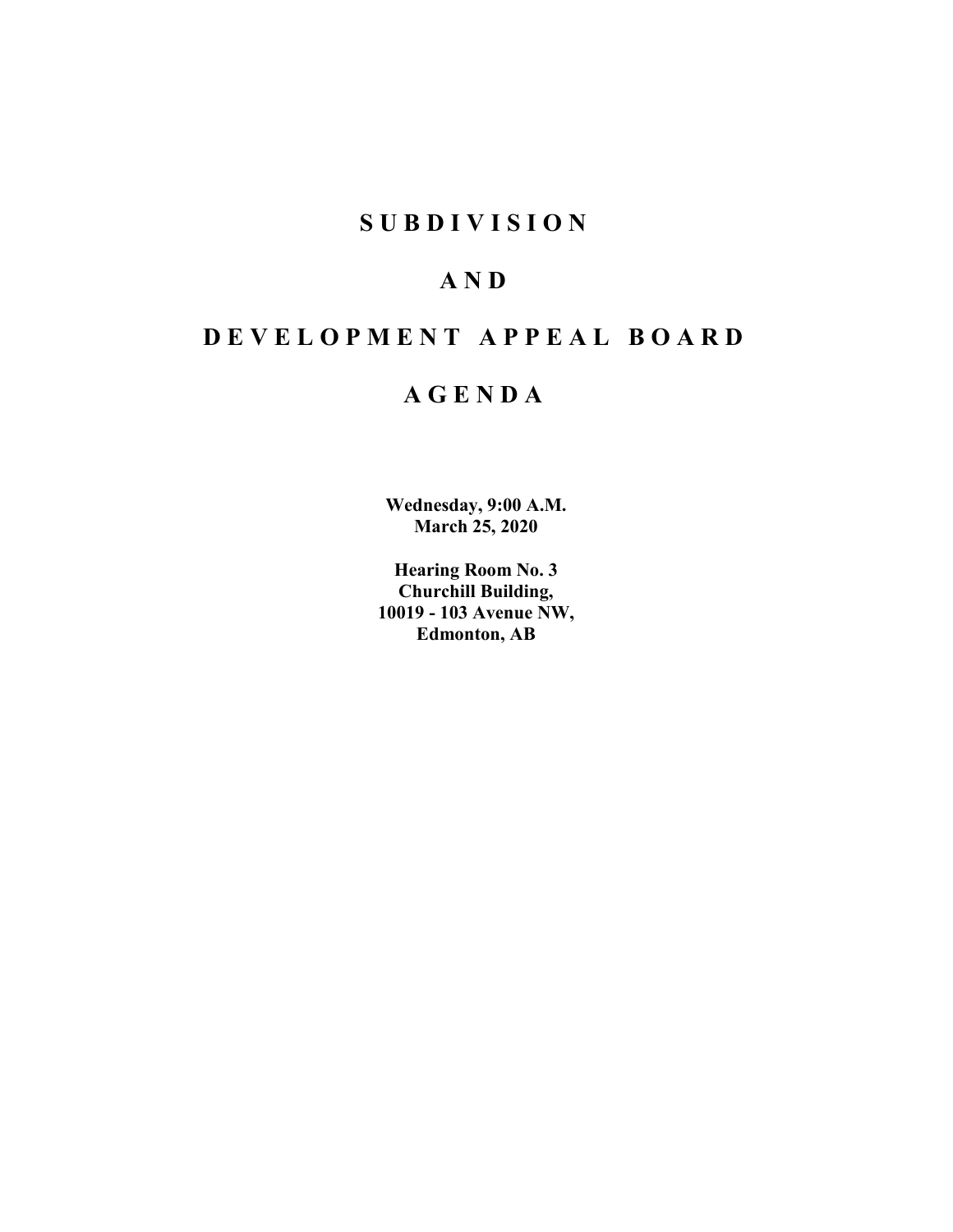## **SUBDIVISION AND DEVELOPMENT APPEAL BOARD HEARING ROOM NO. 3**

| 9:00 A.M. | $SDAB-D-20-039$ | Operate a Major Home Based Business<br>(Administrative office and outdoor storage for<br>HVAC contractor - KARMA MECHANICAL).<br>Outdoor storage of a commercial vehicle over<br>4600kg |
|-----------|-----------------|-----------------------------------------------------------------------------------------------------------------------------------------------------------------------------------------|
|           |                 | 7411 - 135A Avenue NW<br>Project No.: 117104949-003                                                                                                                                     |

*NOTE: Unless otherwise stated, all references to "Section numbers" refer to the authority under the Edmonton Zoning Bylaw 12800.*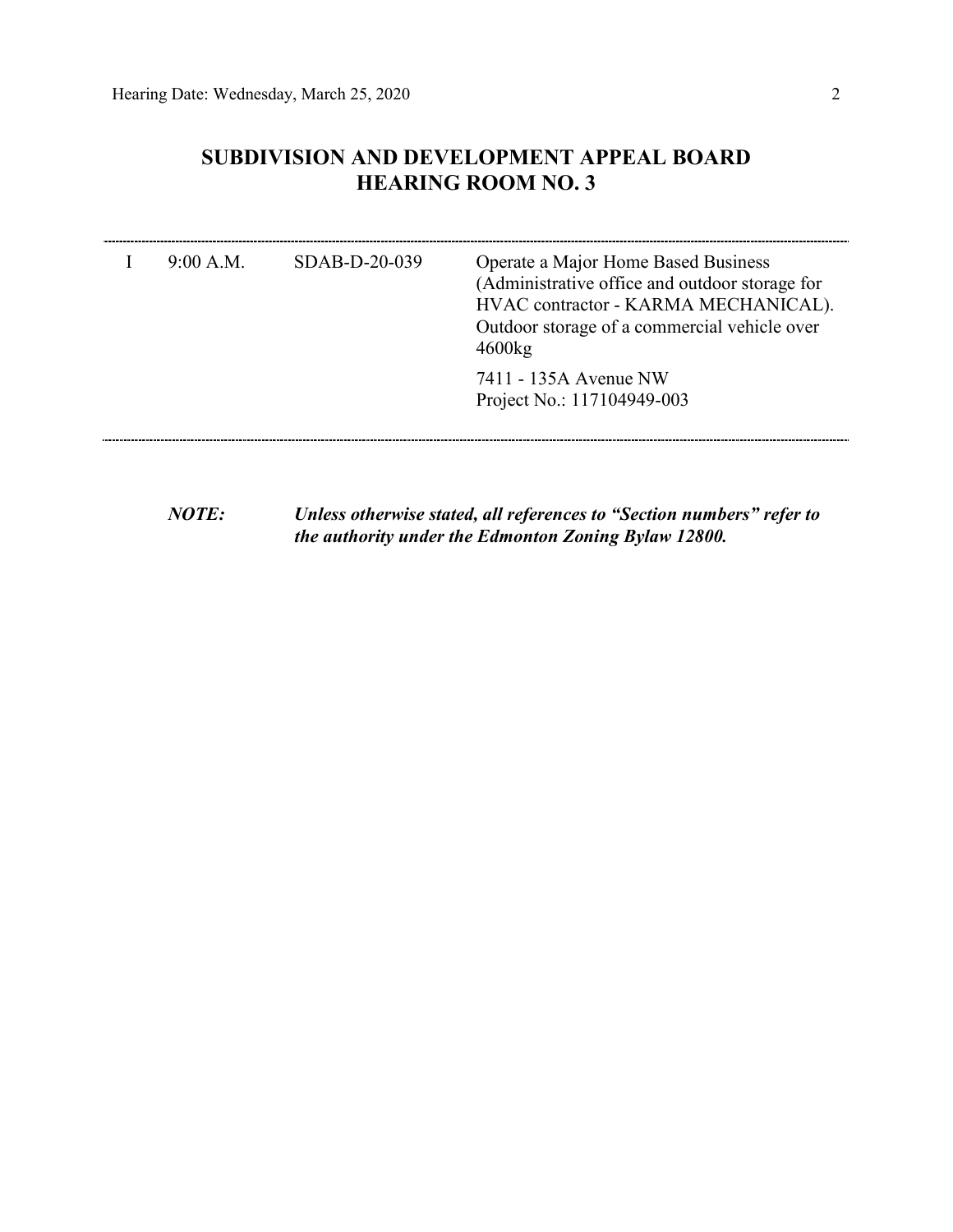#### ITEM I: 9:00 A.M. FILE: SDAB-D-20-039

#### AN APPEAL FROM THE DECISION OF THE DEVELOPMENT OFFICER

#### APPELLANT:

APPLICATION NO.: 117104949-003

APPLICATION TO: Operate a Major Home Based Business (Administrative office and outdoor storage for HVAC contractor - KARMA MECHANICAL). Outdoor storage of a commercial vehicle over 4600kg

| DECISION OF THE        |         |
|------------------------|---------|
| DEVELOPMENT AUTHORITY: | Refused |

DECISION DATE: February 6, 2020

DATE OF APPEAL: February 27, 2020

MUNICIPAL DESCRIPTION OF SUBJECT PROPERTY: 7411 - 135A Avenue NW

STATUTORY PLAN: N/A

LEGAL DESCRIPTION: Plan 1428NY Blk 18 Lot 14

ZONE: RF1-Single Detached Residential Zone

OVERLAY: Mature Neighbourhood Overlay

*Grounds for Appeal*

The Appellant provided the following reasons for appealing the decision of the Development Authority:

> This decision will possibly close our business. We do not use the maximum weight.

*General Matters*

#### **Appeal Information:**

The *Municipal Government Act*, RSA 2000, c M-26 states the following: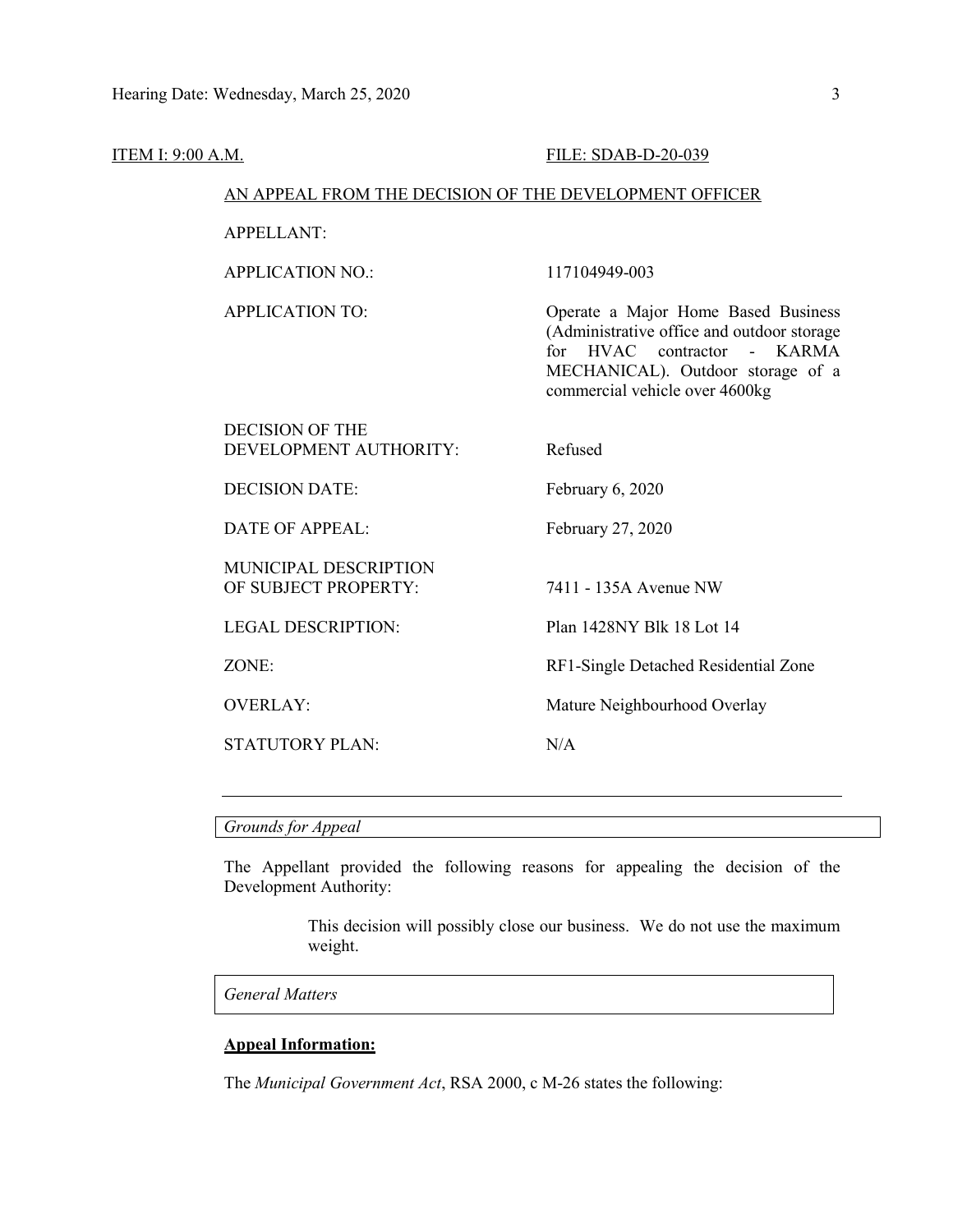#### **Grounds for Appeal**

**685(1)** If a development authority

- (a) fails or refuses to issue a development permit to a person,
- (b) issues a development permit subject to conditions, or
- (c) issues an order under section 645,

the person applying for the permit or affected by the order under section 645 may appeal to the subdivision and development appeal board.

#### **Appeals**

**686(1)** A development appeal to a subdivision and development appeal board is commenced by filing a notice of the appeal, containing reasons, with the board,

- (a) in the case of an appeal made by a person referred to in section 685(1)
	- (i) with respect to an application for a development permit,
		- (A) within 21 days after the date on which the written decision is given under section 642, […]

#### **Hearing and Decision**

**687(3)** In determining an appeal, the subdivision and development appeal board

…

- (a.1) must comply with the land use policies;
- (a.2) subject to section 638, must comply with any applicable statutory plans;
- (a.3) subject to clauses (a.4) and (d), must comply with any land use bylaw in effect;
- (a.4) must comply with the applicable requirements of the regulations under the Gaming, Liquor and Cannabis Act respecting the location of premises described in a cannabis

licence and distances between those premises and other premises;

…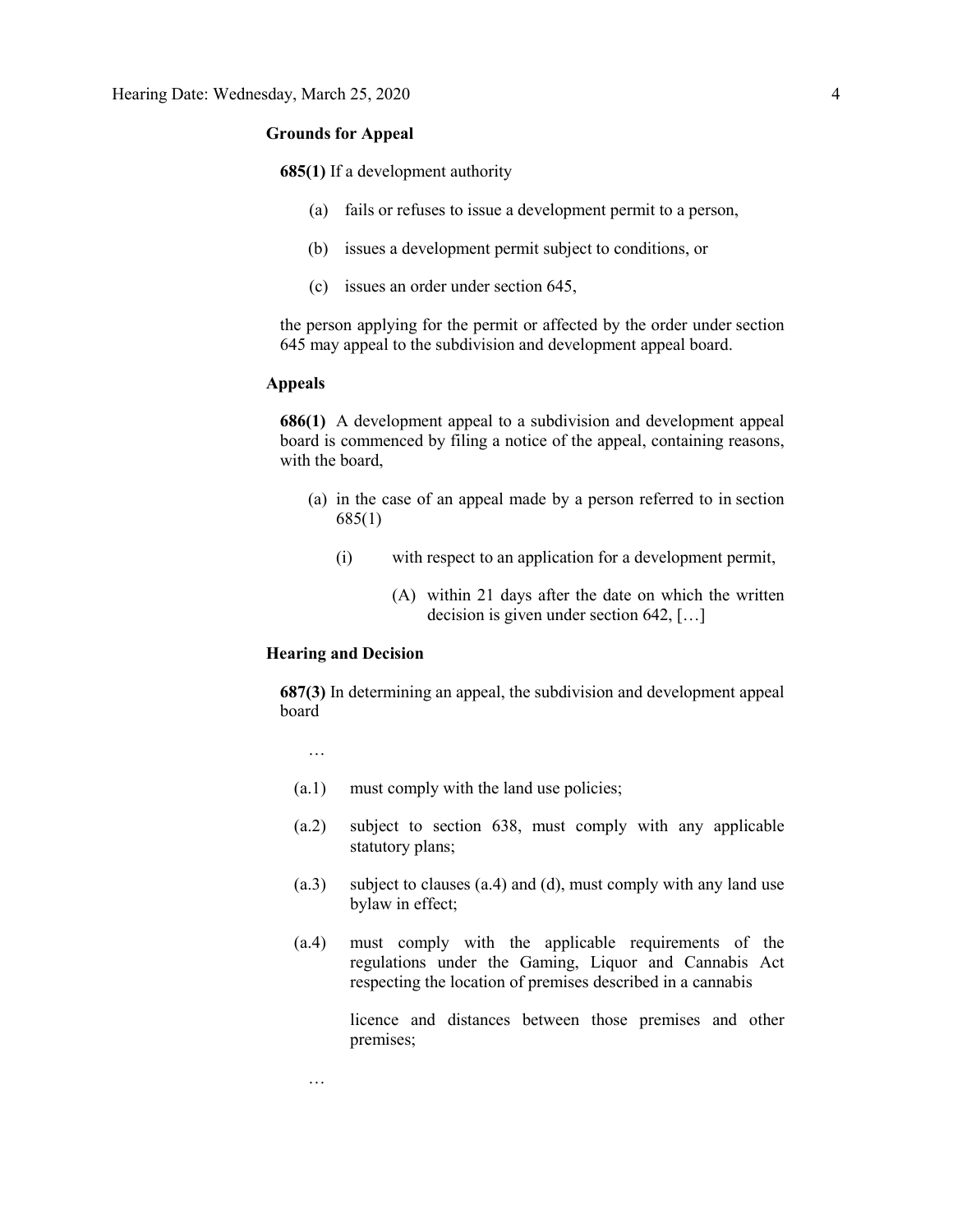- (c) may confirm, revoke or vary the order, decision or development permit or any condition attached to any of them or make or substitute an order, decision or permit of its own;
- (d) may make an order or decision or issue or confirm the issue of a development permit even though the proposed development does not comply with the land use bylaw if, in its opinion,
	- (i) the proposed development would not
		- (A) unduly interfere with the amenities of the neighbourhood, or
		- (B) materially interfere with or affect the use, enjoyment or value of neighbouring parcels of land,

and

(ii) the proposed development conforms with the use prescribed for that land or building in the land use bylaw.

#### **General Provisions from the** *Edmonton Zoning Bylaw:*

Under section 110.3(4) **Major Home Based Business** is a **Discretionary Use** in the **(RF1) Single Detached Residential Zone**.

Under section 7.3(7) **Major Home Based Business** means:

development consisting of the Use of an approved Dwelling or Accessory building by a resident of that Dwelling for one or more businesses that may generate more than one business associated visit per day. The business Use must be secondary to the Residential Use of the building and shall not change the residential character of the Dwelling or Accessory building. The Dwelling may be used as a workplace by a nonresident. This Use includes Bed and Breakfast Operations but does not include General Retail Sales, Cannabis Retail Sales or Cannabis Production and Distribution.

Section 110.1 states that the **General Purpose** of the **(RF1) Single Detached Residential Zone** is to provide for Single Detached Housing while allowing other forms of small scale housing in the form of Secondary Suites, Garden Suites, Semi-detached Housing and Duplex Housing.

Section 814.1 states that the **General Purpose** of the **Mature Neighbourhood Overlay** is to:

regulate residential development in Edmonton's mature residential neighbourhoods, while responding to the context of surrounding development, maintaining the pedestrian-oriented design of the streetscape, and to provide an opportunity for consultation by gathering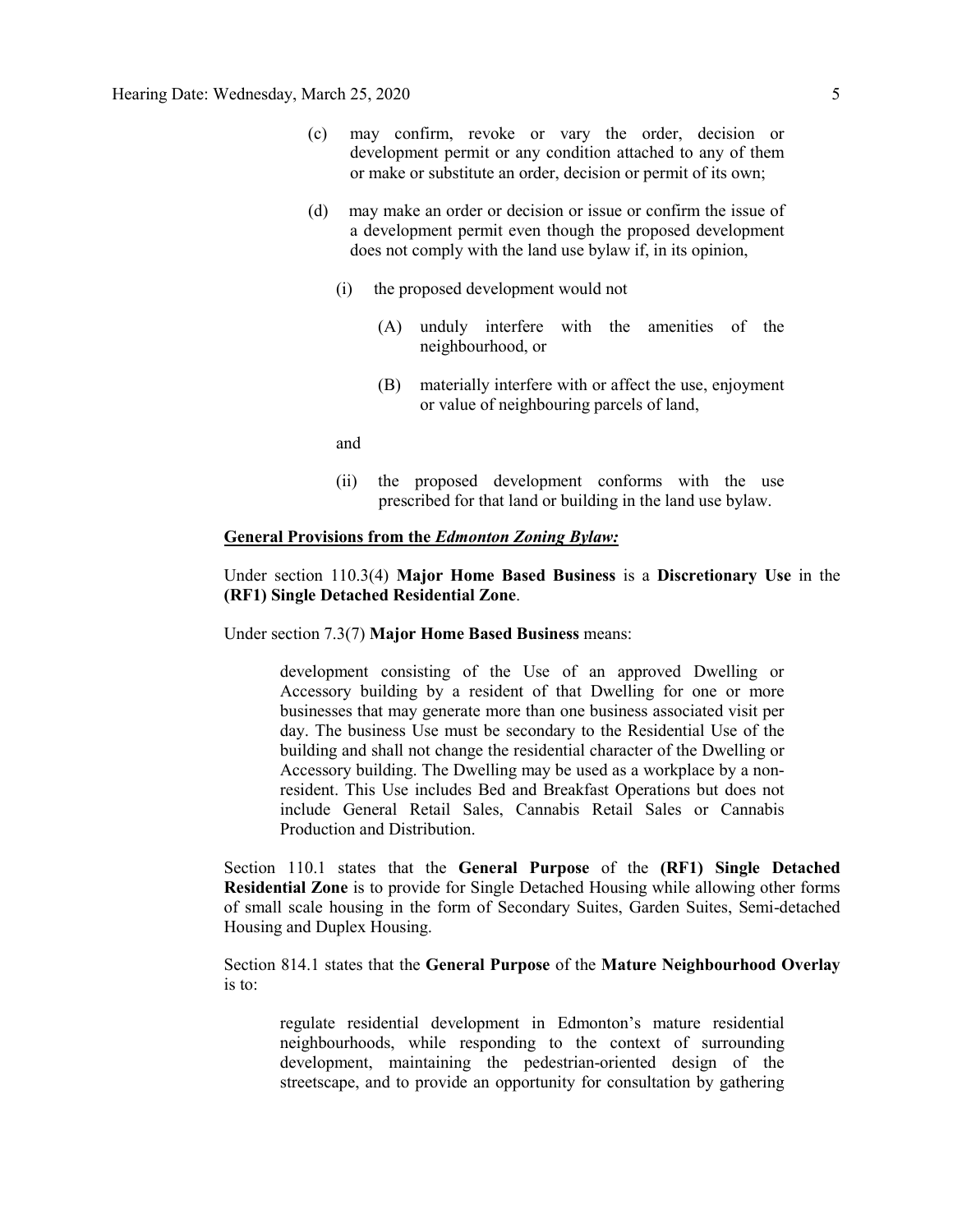input from affected parties on the impact of a proposed variance to the Overlay regulations.

#### *Objects Prohibited or Restricted in Residential Zones*

Section 45 states:

- 1. No person shall keep in any part of a Site in any Residential Zone:
	- a. any commercial vehicle, loaded or unloaded, having a maximum gross vehicle weight (G.V.W.R.) exceeding 4 600 [kilograms;](javascript:void(0);)

b. more than one commercial vehicle having a maximum gross vehicle weight (G.V.W.R.) of 4 600 [kilograms](javascript:void(0);) or less, for longer than reasonably necessary while loading or unloading such vehicle.

- 2. For the purpose of subsection 45(1) a commercial vehicle means a vehicle that:
	- a. is intended or designed for commercial purposes; or
	- b. is used for commercial purposes.

#### **Development Officers Determination**

1. No person shall keep in any part of a Site in any Residential Zone any commercial vehicle, loaded or unloaded, having a maximum gross vehicle weight (G.V.W.R.) exceeding 4 600 kg (Section 45.1.a).

Proposed: Outdoor storage of one commercial vehicle with a gross vehicle weight (G.V.W.R.) of 8 850 kg.

#### *Home Based Business Regulations*

Section 75 indicates a Major Home Based Business shall comply with the following regulations:

- 1. there shall be no exterior display or advertisement other than an identification plaque or Sign a maximum of 20 cm x 30.5 cm in size located on the Dwelling;
- 2. there shall be no mechanical or electrical equipment used that creates external noise, or visible and audible interference with home electronics equipment in adjacent Dwellings;
- 3. the Major Home Based Business shall not generate pedestrian or vehicular traffic, or parking, in excess of that which is characteristic of the Zone in which it is located;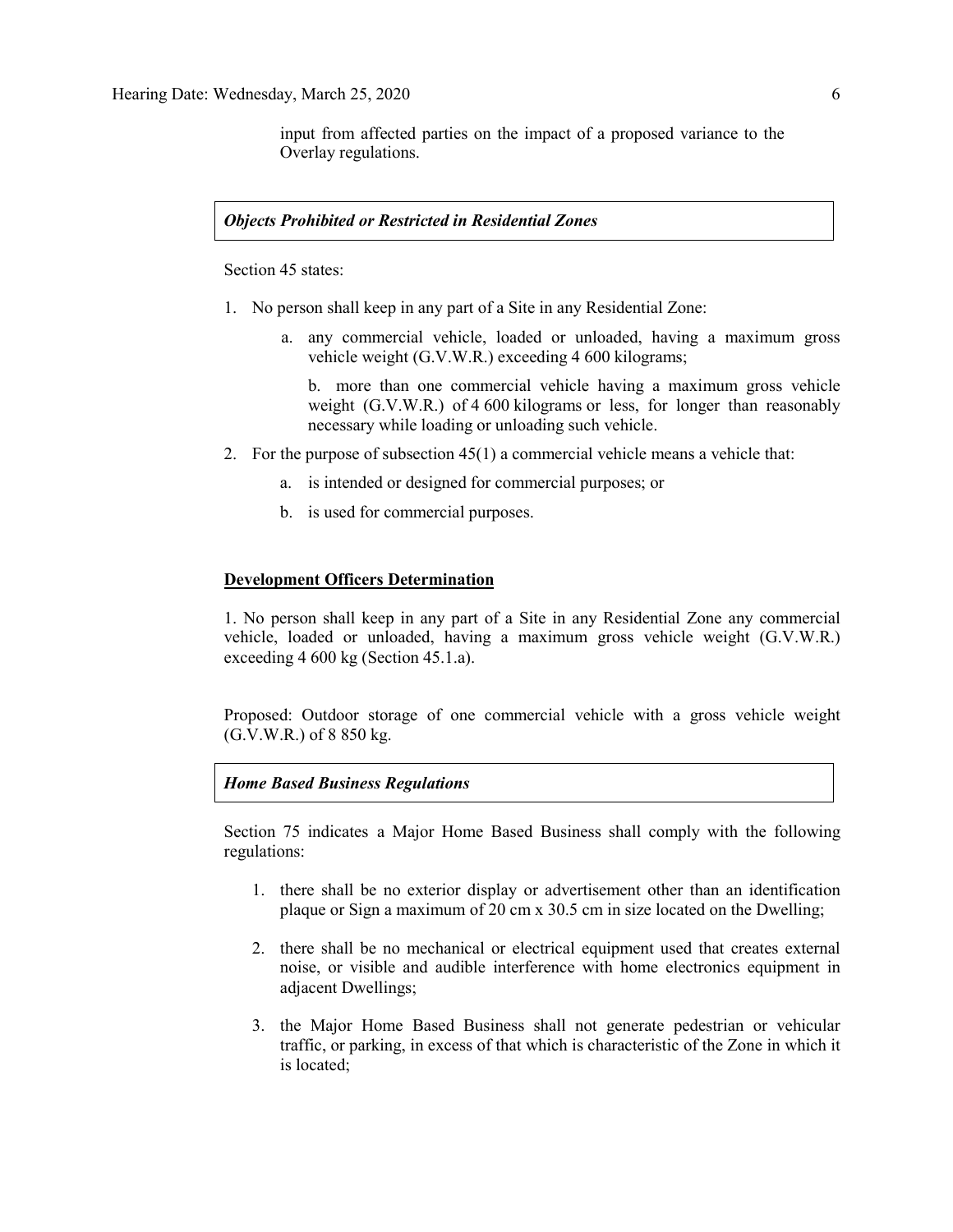- 4. the number of non-resident employees or business partners working on-site shall not exceed two at any one time;
- **5. there shall be no outdoor business activity, or outdoor storage of material or equipment associated with the business. Indoor storage related to the business activity shall be allowed in either the Dwelling or Accessory buildings;**
- 6. the Major Home Based Business shall not change the principal character or external appearance of the Dwelling or Accessory buildings;
- 7. a Bed and Breakfast Operation, operating as a Major Home Based Business shall have a maximum of two Sleeping Units. Cooking facilities shall not be located within the Sleeping Units. In addition to any other parking requirements of this Bylaw, one additional parking space shall be provided for each Sleeping Unit;
- 8. in addition to the information requirements of subsection 13.1 of this Bylaw, each application for a Development Permit for the Use Major Home Based Business shall include a description of the business to be undertaken at the premises, an indication of the number of business visits per week, provision for parking, and where any materials or equipment associated with the business use are to be stored; and
- 9. the Major Home Based Business shall not be allowed if, in the opinion of the Development Officer, such Use would be more appropriately located in a Commercial or Industrial Zone having regard for the overall compatibility of the Use with the residential character of the area.
- 10. a Major Home Based Business shall not be allowed within the same principal Dwelling containing a Secondary Suite or within the same Site containing a Garden Suite and an associated principal Dwelling, unless the Home Based Business is a Bed and Breakfast Operation and the Secondary Suite or the Garden Suite is an integral part of the Bed and Breakfast Operation.

#### **Development Officers Determination**

2. There shall be no outdoor business activity, or outdoor storage of material or equipment associated with the business. (Section 75.5)

Proposed: Outdoor storage of one commercial vehicle with a gross vehicle weight (G.V.W.R.) of 8 850 kg.

### Notice to Applicant/Appellant

Provincial legislation requires that the Subdivision and Development Appeal Board issue its official decision in writing within fifteen days of the conclusion of the hearing.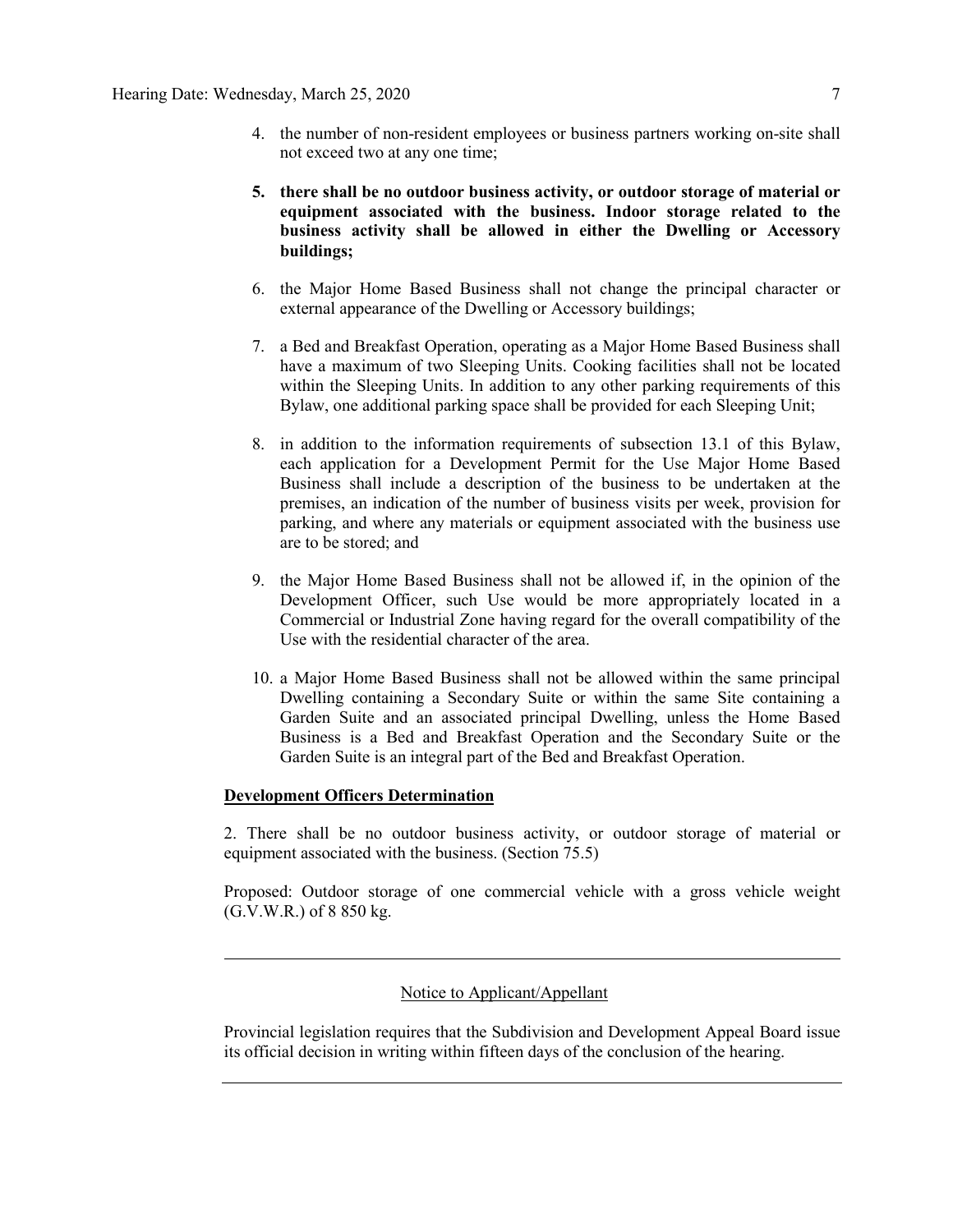| <b><i><u><del>inonton</del></u></i></b>                                                                                                                                                                    | <b>Application for</b>                                                                                                                             |                                        | Project Number: 117104949-003<br><b>Application Date:</b><br>JAN 15, 2020<br>Printed:<br>February 6, 2020 at 2:27 PM |  |  |  |  |  |  |  |  |
|------------------------------------------------------------------------------------------------------------------------------------------------------------------------------------------------------------|----------------------------------------------------------------------------------------------------------------------------------------------------|----------------------------------------|----------------------------------------------------------------------------------------------------------------------|--|--|--|--|--|--|--|--|
|                                                                                                                                                                                                            | Page:<br>$1$ of $2$                                                                                                                                |                                        |                                                                                                                      |  |  |  |  |  |  |  |  |
| <b>Home Occupation</b>                                                                                                                                                                                     |                                                                                                                                                    |                                        |                                                                                                                      |  |  |  |  |  |  |  |  |
| This document is a Development Permit Decision for the development application described below.                                                                                                            |                                                                                                                                                    |                                        |                                                                                                                      |  |  |  |  |  |  |  |  |
| Applicant<br>Property Address(es) and Legal Description(s)                                                                                                                                                 |                                                                                                                                                    |                                        |                                                                                                                      |  |  |  |  |  |  |  |  |
|                                                                                                                                                                                                            |                                                                                                                                                    | 7411 - 135A AVENUE NW                  |                                                                                                                      |  |  |  |  |  |  |  |  |
|                                                                                                                                                                                                            |                                                                                                                                                    | Plan 1428NY Blk 18 Lot 14              |                                                                                                                      |  |  |  |  |  |  |  |  |
|                                                                                                                                                                                                            |                                                                                                                                                    | <b>Specific Address(es)</b>            |                                                                                                                      |  |  |  |  |  |  |  |  |
|                                                                                                                                                                                                            |                                                                                                                                                    | Suite:<br>7411 - 135A AVENUE NW        |                                                                                                                      |  |  |  |  |  |  |  |  |
|                                                                                                                                                                                                            |                                                                                                                                                    | Entryway: 7411 - 135A AVENUE NW        |                                                                                                                      |  |  |  |  |  |  |  |  |
| <b>Scope of Application</b>                                                                                                                                                                                |                                                                                                                                                    |                                        |                                                                                                                      |  |  |  |  |  |  |  |  |
| To operate a Major Home Based Business (Administrative office and outdoor storage for HVAC contractor - KARMA<br>MECHANICAL). Outdoor storage of a commercial vehicle over 4600kg.                         |                                                                                                                                                    |                                        |                                                                                                                      |  |  |  |  |  |  |  |  |
| <b>Permit Details</b>                                                                                                                                                                                      |                                                                                                                                                    |                                        |                                                                                                                      |  |  |  |  |  |  |  |  |
| # of businesss related visits/day: 0                                                                                                                                                                       |                                                                                                                                                    | # of vehicles at one time:             |                                                                                                                      |  |  |  |  |  |  |  |  |
| Administration Office Only?: Y                                                                                                                                                                             |                                                                                                                                                    | Business has Trailers or Equipment?: N |                                                                                                                      |  |  |  |  |  |  |  |  |
| Class of Permit: Class A                                                                                                                                                                                   | Description of Business: Administrative office and<br>outdoor storage for HVAC contractor. Outdoor storage of a<br>commercial vehicle over 4600kg. |                                        |                                                                                                                      |  |  |  |  |  |  |  |  |
| Do you live at the property?: Y                                                                                                                                                                            |                                                                                                                                                    | <b>Expiry Date:</b>                    |                                                                                                                      |  |  |  |  |  |  |  |  |
| Outdoor storage on site?:                                                                                                                                                                                  |                                                                                                                                                    |                                        |                                                                                                                      |  |  |  |  |  |  |  |  |
| I/We certify that the above noted details are correct.                                                                                                                                                     |                                                                                                                                                    |                                        |                                                                                                                      |  |  |  |  |  |  |  |  |
| Applicant signature:                                                                                                                                                                                       |                                                                                                                                                    |                                        |                                                                                                                      |  |  |  |  |  |  |  |  |
| <b>Development Application Decision</b>                                                                                                                                                                    |                                                                                                                                                    |                                        |                                                                                                                      |  |  |  |  |  |  |  |  |
| Refused                                                                                                                                                                                                    |                                                                                                                                                    |                                        |                                                                                                                      |  |  |  |  |  |  |  |  |
| Issue Date: Feb 06, 2020 Development Authority: TODD, ADAM                                                                                                                                                 |                                                                                                                                                    |                                        |                                                                                                                      |  |  |  |  |  |  |  |  |
| <b>Reason for Refusal</b>                                                                                                                                                                                  |                                                                                                                                                    |                                        |                                                                                                                      |  |  |  |  |  |  |  |  |
| 1. No person shall keep in any part of a Site in any Residential Zone any commercial vehicle, loaded or unloaded, having a<br>maximum gross vehicle weight (G.V.W.R.) exceeding 4 600 kg (Section 45.1.a). |                                                                                                                                                    |                                        |                                                                                                                      |  |  |  |  |  |  |  |  |
| Proposed: Outdoor storage of one commercial vehicle with a gross vehicle weight (G.V.W.R.) of 8 850 kg.                                                                                                    |                                                                                                                                                    |                                        |                                                                                                                      |  |  |  |  |  |  |  |  |
| 75.5)                                                                                                                                                                                                      | 2. There shall be no outdoor business activity, or outdoor storage of material or equipment associated with the business. (Section                 |                                        |                                                                                                                      |  |  |  |  |  |  |  |  |
|                                                                                                                                                                                                            | Proposed: Outdoor storage of one commercial vehicle with a gross vehicle weight (G.V.W.R.) of 8 850 kg.                                            |                                        |                                                                                                                      |  |  |  |  |  |  |  |  |
| <b>Rights of Appeal</b><br>The Applicant has the right of appeal within 21 days after the date on which the decision is made, as outlined in Section 683<br>through 689 of the Municipal Government Act.   |                                                                                                                                                    |                                        |                                                                                                                      |  |  |  |  |  |  |  |  |
| Fees                                                                                                                                                                                                       |                                                                                                                                                    |                                        |                                                                                                                      |  |  |  |  |  |  |  |  |
| <b>Fee Amount</b>                                                                                                                                                                                          | <b>Amount Paid</b>                                                                                                                                 | Receipt#                               | <b>Date Paid</b>                                                                                                     |  |  |  |  |  |  |  |  |
| \$327.00<br>Dev. Application Fee                                                                                                                                                                           | \$327.00                                                                                                                                           | 06377781                               | Jan 15, 2020                                                                                                         |  |  |  |  |  |  |  |  |
| THIS IS NOT A PERMIT                                                                                                                                                                                       |                                                                                                                                                    |                                        |                                                                                                                      |  |  |  |  |  |  |  |  |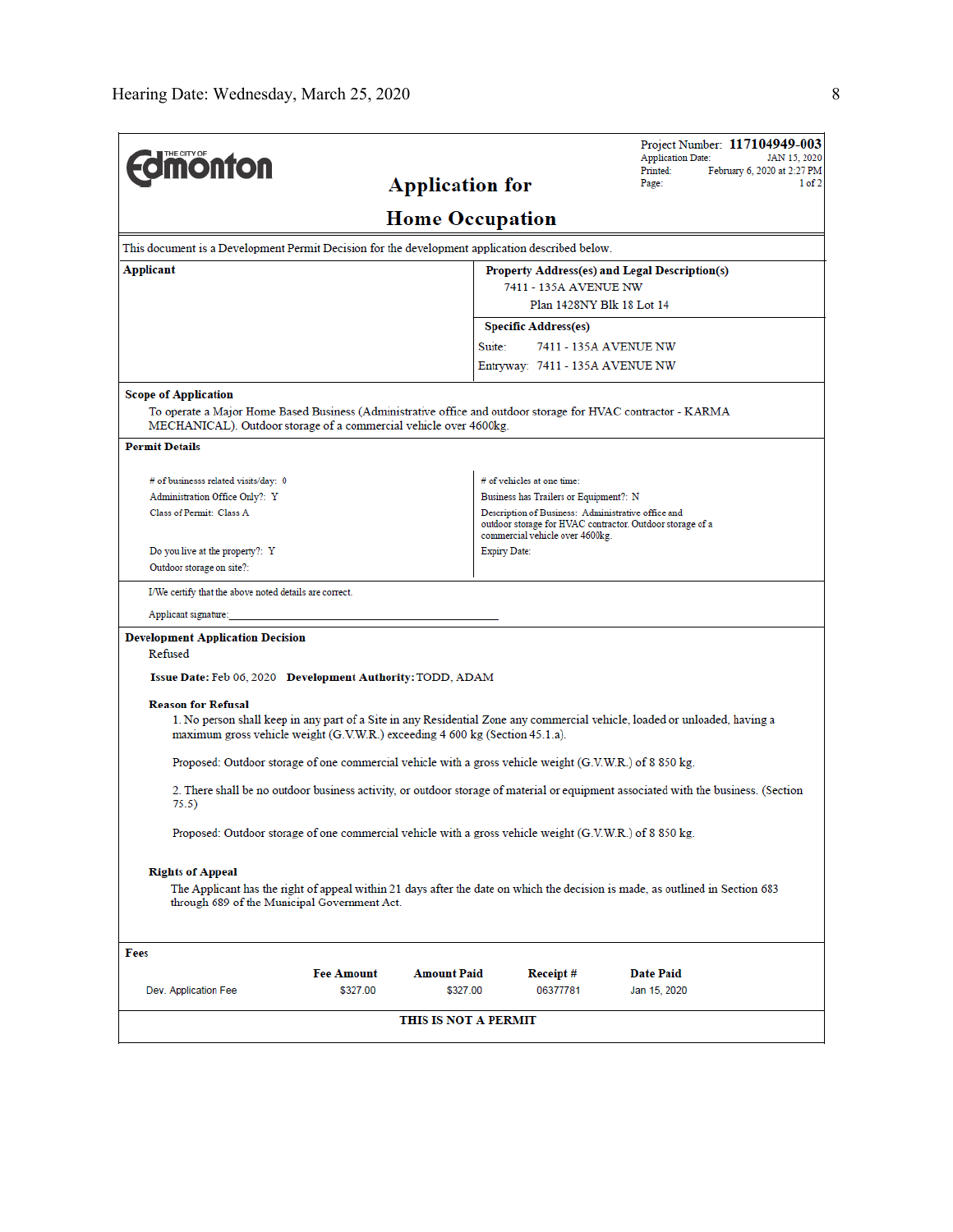| <b>Edimonton</b>         |                        |                    |          | <b>Application Date:</b><br>Printed: | Project Number: 117104949-003<br>JAN 15, 2020<br>February 6, 2020 at 2:27 PM |  |  |  |  |  |
|--------------------------|------------------------|--------------------|----------|--------------------------------------|------------------------------------------------------------------------------|--|--|--|--|--|
|                          | <b>Application for</b> |                    |          | Page:                                | $2$ of $2\,$                                                                 |  |  |  |  |  |
| <b>Home Occupation</b>   |                        |                    |          |                                      |                                                                              |  |  |  |  |  |
| Fees                     | <b>Fee Amount</b>      | <b>Amount Paid</b> | Receipt# | <b>Date Paid</b>                     |                                                                              |  |  |  |  |  |
| <b>Total GST Amount:</b> | \$0.00                 |                    |          |                                      |                                                                              |  |  |  |  |  |
| Totals for Permit:       | \$327.00               | \$327.00           |          |                                      |                                                                              |  |  |  |  |  |
|                          |                        |                    |          |                                      |                                                                              |  |  |  |  |  |
|                          |                        |                    |          |                                      |                                                                              |  |  |  |  |  |
|                          |                        |                    |          |                                      |                                                                              |  |  |  |  |  |
|                          |                        |                    |          |                                      |                                                                              |  |  |  |  |  |
|                          |                        |                    |          |                                      |                                                                              |  |  |  |  |  |
|                          |                        |                    |          |                                      |                                                                              |  |  |  |  |  |
|                          |                        |                    |          |                                      |                                                                              |  |  |  |  |  |
|                          |                        |                    |          |                                      |                                                                              |  |  |  |  |  |
|                          |                        |                    |          |                                      |                                                                              |  |  |  |  |  |
|                          |                        |                    |          |                                      |                                                                              |  |  |  |  |  |
|                          |                        |                    |          |                                      |                                                                              |  |  |  |  |  |
|                          |                        |                    |          |                                      |                                                                              |  |  |  |  |  |
|                          |                        |                    |          |                                      |                                                                              |  |  |  |  |  |
|                          |                        |                    |          |                                      |                                                                              |  |  |  |  |  |
|                          |                        |                    |          |                                      |                                                                              |  |  |  |  |  |
|                          |                        |                    |          |                                      |                                                                              |  |  |  |  |  |
|                          |                        |                    |          |                                      |                                                                              |  |  |  |  |  |
|                          |                        |                    |          |                                      |                                                                              |  |  |  |  |  |
|                          |                        |                    |          |                                      |                                                                              |  |  |  |  |  |
|                          |                        |                    |          |                                      |                                                                              |  |  |  |  |  |
|                          |                        |                    |          |                                      |                                                                              |  |  |  |  |  |
|                          |                        |                    |          |                                      |                                                                              |  |  |  |  |  |
|                          | THIS IS NOT A PERMIT   |                    |          |                                      |                                                                              |  |  |  |  |  |